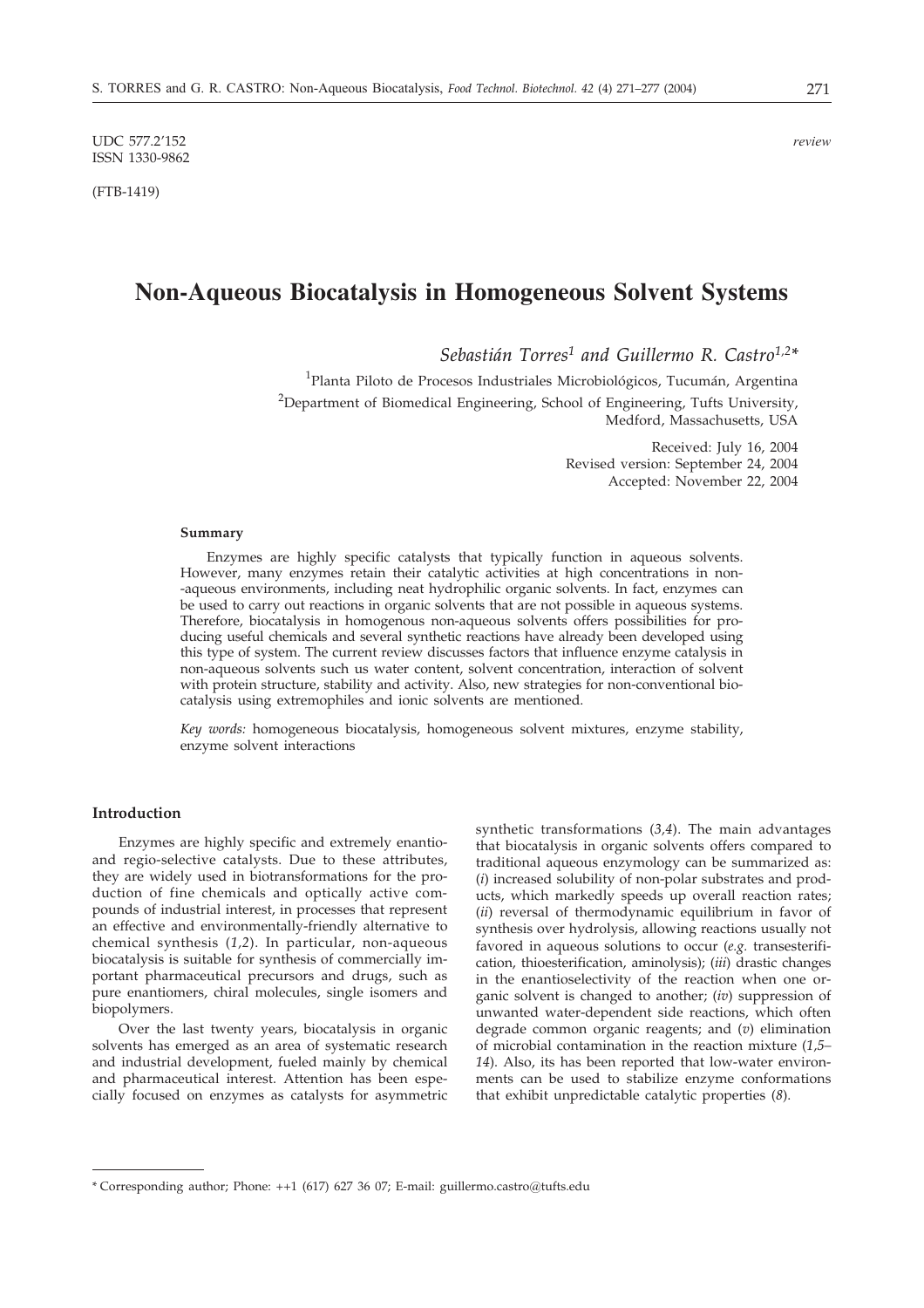However, it is very well documented that enzymes are denatured or highly inactivated in the presence of organic solvents, and specific catalytic activities of enzymes that are stable in non-aqueous environments are generally lower than those in aqueous systems (*12,13*). This observation has led to numerous attempts to improve enzyme activity and stability in non-aqueous media, using strategies including: protein engineering (site- -directed mutagenesis and directed evolution) (*15–19*); covalent attachment of amphipathic compounds (PEG, aldehydes and imidoesters) (*12,20,21*); non-covalent interaction with lipids or surfactants (*12,22*); entrapment in water-in-oil microemulsions or reverse micelles (*23*); immobilization on appropriate insoluble supports (synthetic polyhydroxylic matrices, porous inorganic carriers, polymers and molecular sieves) (*24,25*); and utilization of »solid« enzymes (lyophilized enzyme powders and cross-linked crystals suspended in organic solvents) (*14,26*).

In addition, most of the biocatalysts that have been used in non-aqueous solvent systems were employed simply because they were commercially available, and generally were not selected specifically for catalyzing reactions in non-aqueous environments. Screening of extremophiles is a novel alternative in this field that aims specifically to obtain enzymes with high stability and high reaction rates (see paragraph Homogeneous Aqueous-Organic Mixtures).

Currently, the main industrial applications of non- -aqueous enzymology are based on the use of suspended (»solid«) and immobilized enzymes, both representing heterogeneous biocatalytic systems. However, heterogeneous biocatalysis in organic solvents has the important drawbacks of low reaction rates that are difficult to control and poor reproducibility at large scale, such drawbacks being detrimental to any industrial process. In homogeneous systems these problems do not occur: due to the absence of a water-organic solvent interface, diffusional limitations for substrates and products are eliminated. Also, substrate and product concentrations at the enzyme surface can be easily controlled in homogenous systems in order to manipulate the product conversion rate and to prevent enzyme inhibition.

In this review we conduct a comprehensive survey of homogeneous biocatalysis in non-aqueous systems, emphasizing recent developments in the field.

## **Solubility of Enzymes in Organic Solvents**

Non-aqueous homogeneous biocatalysis not only has an absolute prerequisite of enzyme solubility in the organic solvent, but also requires the enzymes to be stable and to have good catalytic activity within the solvent.

Protein solubility in organic solvents is variable and depends on many parameters including the nature of the solvent, the properties of protein and the physicochemical conditions at the protein-solvent boundary. Until some years ago, the vast majority of organic solvents were considered unsuitable for proteins, due to the proteins being insoluble in them, with the exception of classical protein-dissolving organic solvents like DMSO, ethylene glycol and formamide (*27*). However,

solvents such as DMSO and formamide tend to render enzymes inactive. More recently it has been shown that it is possible to obtain high soluble enzyme concentrations in various neat non-aqueous solvents, with the enzymes being stable and maintaining their catalytic activity (*28–35*). Attempts have been made to correlate protein solubility with physicochemical solvent properties, based on studies carried out with hen egg-white lysozyme, subtilisin, and other enzymes dissolved in a wide range of organic solvents (*28,29*). Protein solubility showed reasonable correlation with solvent hydrophobicity (log P) and in some cases also with empirical solvent polarity ( $E_T^N$ ). Lysozyme was highly soluble (>10.0 mg/mL) in fourteen polar water-miscible non-aqueous solvents, including formamide, DMSO, phenol, methanol and some diols and polyols (*28*). Subtilisin showed high solubility (>2.0 mg/mL) in glycerol, phenol and 1,2-diaminoethanol (*29*). All strongly protein-dissolving solvents are very hydrophilic, polar and protic; which suggests that electrostatic and hydrogen interactions between protein and solvent are important.

Chin *et al.* demonstrated a marked dependence of the solubility of lysozyme on the pH of the buffer used prior to lyophilisation: the solubility was greater when the pH value of the buffer was far from the isoelectric point of the protein (*28*). This behavior was also observed in other proteins such as insulin, growth hormone, myoglobin and glucagon, which were dissolved in methanol and ethanol at high concentrations (*30*). The same results were described for BSA previously lyophilized at pH=9.0, which is far from the isoelectric point of pH=4.8. It had a solubility of at least 10.0 mg/mL in glycerol, ethylene glycol and other polyols (*29*). This fact was initially interpreted as a »pH memory« effect of the protein in organic solvent, meaning that the protein »remembered« the pH of the original protein solution before freeze-drying. Despite the fact that the pH concept can be applied only to aqueous environments, the »pH memory« phenomenon was later demonstrated to be the result of the net charge of buffer ions present in the lyophilized powder, these ions allowing the ionogenic groups of the protein to preserve their ionization states. By use of volatile buffers, which are removed during the drying process, the »pH memory« effect can be overridden (*36*).

# **Effect of Organic Solvents on the Stability and Activity of Enzymes**

The three dimensional structure of folded enzymes is the result of the exquisite balance between hydrogen bonds, the hydrophobic effect, van der Waals forces and dipole interactions within the protein and between the protein and the solvent. These interactions are also influenced by boundary conditions such as the temperature and the ionic strength of the solvent. In homogeneous systems, the intimate contact of dissolved enzymes with mixtures of organic solvents can result in severe distortion of enzyme structure, rapid denaturation and inactivation. A prevailing assumption is that the hydrophobic domains that are normally buried inside the protein are exposed and dispersed when it is placed in organic solvents. In other words, the protein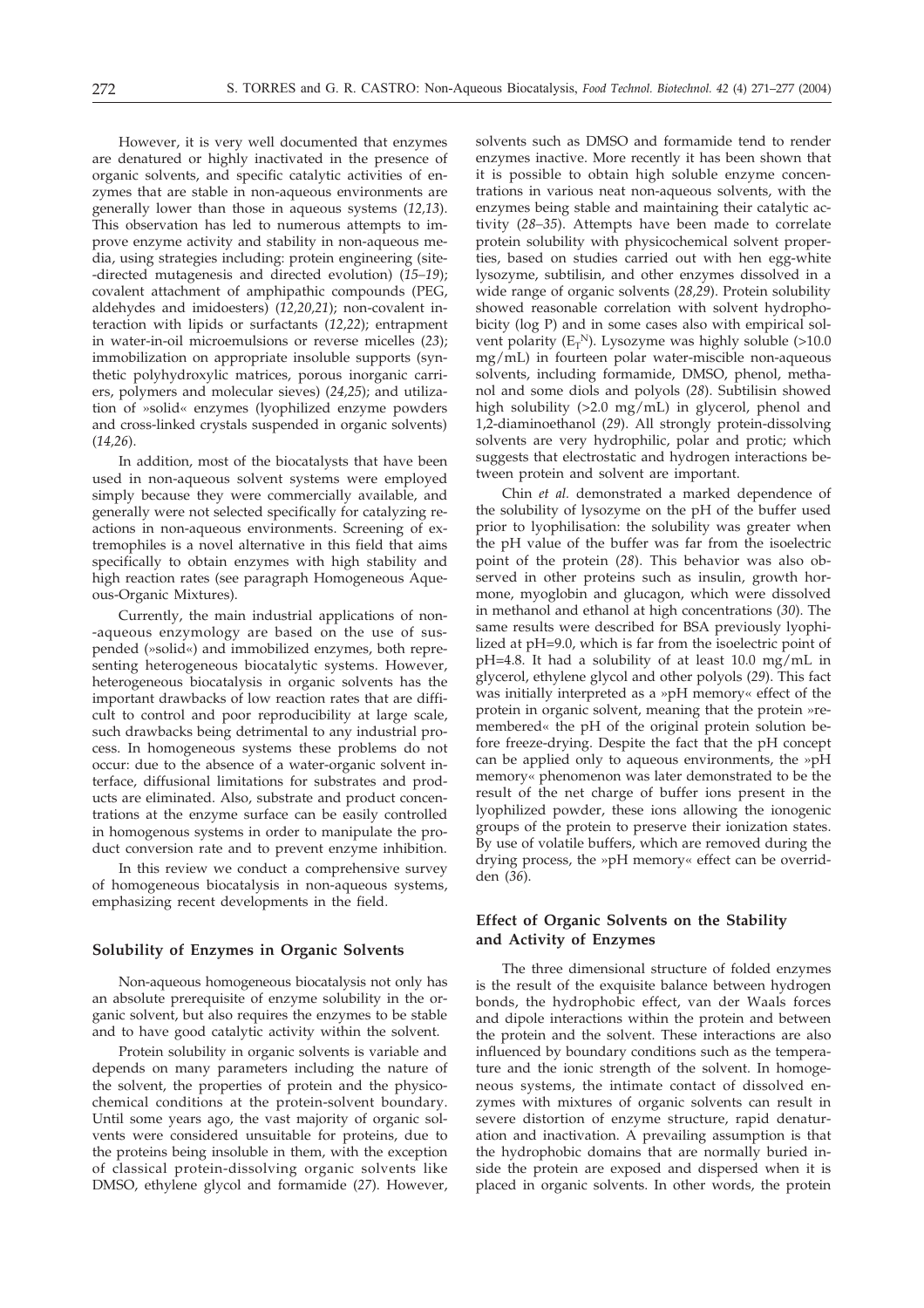unfolds, losing its native tertiary structure. However, this conjecture was challenged by the fact that 63 % of protein polar side chains and 54 % of charged side chains are hidden inside the protein molecule, and are also inaccessible to the solvent (*37*). Further, 53 % of the hydrophobic groups of average globular proteins are exposed at the surface of the protein (*38*). Also, from the energetic point of view, the contribution of peptide bonds and buried polar groups to protein stability is about 25 % higher than that of non-polar groups (*39–41*). Considering that protein interiors are extremely compact (*42*), ionic and polar interactions between inside atoms of the protein will be more favorable, and a key element for enzyme stability. In fact, it has been proposed that the catalytic sites of enzymes provide specific polar environments for the substrates, these sites being structured in such a manner as to stabilize the enzyme-substrate transition state (*43*).

In non-polar solvents, the main protein-solvent interactions are of a hydrophobic nature, consequently the interaction of polar groups located at the protein surface is reinforced. As a result of both driving forces, enzymes tend to aggregate, which allows destabilizing polar interactions inside the protein structure, producing enzyme inactivation. Another unfavorable effect of organic solvents is the dehydration of polar groups, which also reduces the ionic and charged form of these groups.

In anhydrous organic solvents, high enzyme stability has been observed in many cases, but with reduced activity. This phenomenon was primarily attributed to the absence of water, which supposedly places enzymes in a restrained conformation. This leads to a more rigid protein molecule; this rigidity has the double effect of increasing resistance to thermal vibrations and reducing the enzyme-substrate interaction which is associated with conformational changes during the catalytic process. Therefore the substrate conversion rate is reduced (*13*).

Addition of small quantities of water to anhydrous solvents can increase enzyme activity significantly (*29*). This »water effect« is only partially explained by the increased flexibility conferred by the presence of water at the enzyme surface (*44*). Electrostatic interactions between the enzyme and the substrate provide the major driving force for the enzymatic reaction. Water is initially bound at the active site and the replacement of this water by the substrate provides the free energy change necessary to promote conformational changes of the enzyme-substrate complex as it passes through the transition state (*45*).

Due to the stripping effect of hydrophilic organic solvents, which sequester bound water molecules from the enzyme, anhydrous hydrophobic solvents result in better systems than hydrophilic ones for enzymatic reactions under similar experimental conditions (*46*). However, proteins are insoluble in all hydrophobic solvents tested and form aggregates, which reduces the reproducibility of the biocatalytic system, and makes the control of the reaction rates difficult. In general, use of media with hydrophilic solvents requires more water than hydrophobic ones in order to obtain high catalytic activity. However, very high enzyme activities can be obtained in certain neat hydrophilic solvents, such as glycerol and ethylene glycol, which are capable of forming multiple hydrogen bonds with enzyme molecules, thereby stabilizing the transition state of the reaction, and partially mimicking the effect of water (*13*).

The structure and activity of enzymes dissolved in organic solvents has received some attention. There is a good correlation between enzyme activity and retention of the secondary structure of the protein subtilisin Carlsberg dissolved in different organic solvents: when the  $\alpha$ -helix and  $\beta$ -sheet contents in non-aqueous solvents are the same as in water, then the activity is also similar (*32*). However, sometimes changes in enzyme structure improve biocatalytic activity. For example, proteinase K activity was considerably enhanced when the enzyme was exposed to acetonitrile at 70 °C for 3 h. X-ray diffraction analysis revealed that the overall structure of the enzyme in acetonitrile was similar to the native structure in water. Nevertheless, the organic solvent displaced water molecules in the recognition site of the active center, where acetonitrile interacted with atoms of the protein, introducing a conformational change in the amino acid Ile 107 (*47*).

A correlation between solvent hydrophobicity (log P) and structure and activity of enzymes has been reported (*28,29*). A study carried out with lysozyme dissolved in DMSO, DMF, formamide, methanol and ethylene glycol suggested that the retention of native protein structure is favored in very hydrophilic solvents with strong hydrogen bonding propensities (*35*). In another study, subtilisin was dissolved in several organic solvents and solvent hydrophobicity (log P) was the only solvent parameter that exhibited some correlation with the enzymatic activity, which was only detected in hydrophilic solvents such as glycerol, ethylene glycol and 1,3-propanediol (*29*). These results contradict the rule proposed by Laane *et al*., which states that hydrophilic solvents (log P<2) are not suitable for enzymatic catalysis; however, the ionization state of the protein is not taken into account in the log P model (*48*). As already mentioned, there are hydrophilic solvents, such as glycerol, capable of mimicking the effect of water and thereby preserving enzyme structure (*13*). Owing to its properties, glycerol is one of the most studied organic solvents in homogeneous solvent mixtures. The dielectric constant of glycerol is approximately a half of that of water and is therefore not so low, compared to the natural organic solvents, as to increase the rigidity of the molecules (due to strong intra-protein interactions), nor so high as to destabilize the tertiary structure of the proteins as other organic solvents do (*14,49*). Motions in proteins are governed mostly by electrostatic interactions (*46,47*) and are particularly influenced by the dielectric constant of the solvent: with an increasing solvent dielectric constant the motions in proteins become faster (*49*). Therefore, glycerol can improve both the catalytic activity and the structural stability of the enzymes dissolved in it. Some of the advantageous properties observed in enzymes dissolved in glycerol are summarized in Table 1. In comparative studies, which included structurally related glycols, glycerol was the only solvent in which the secondary and tertiary structures of lysozyme were similar to those in water and also in which unfolded lysozyme could be correctly refolded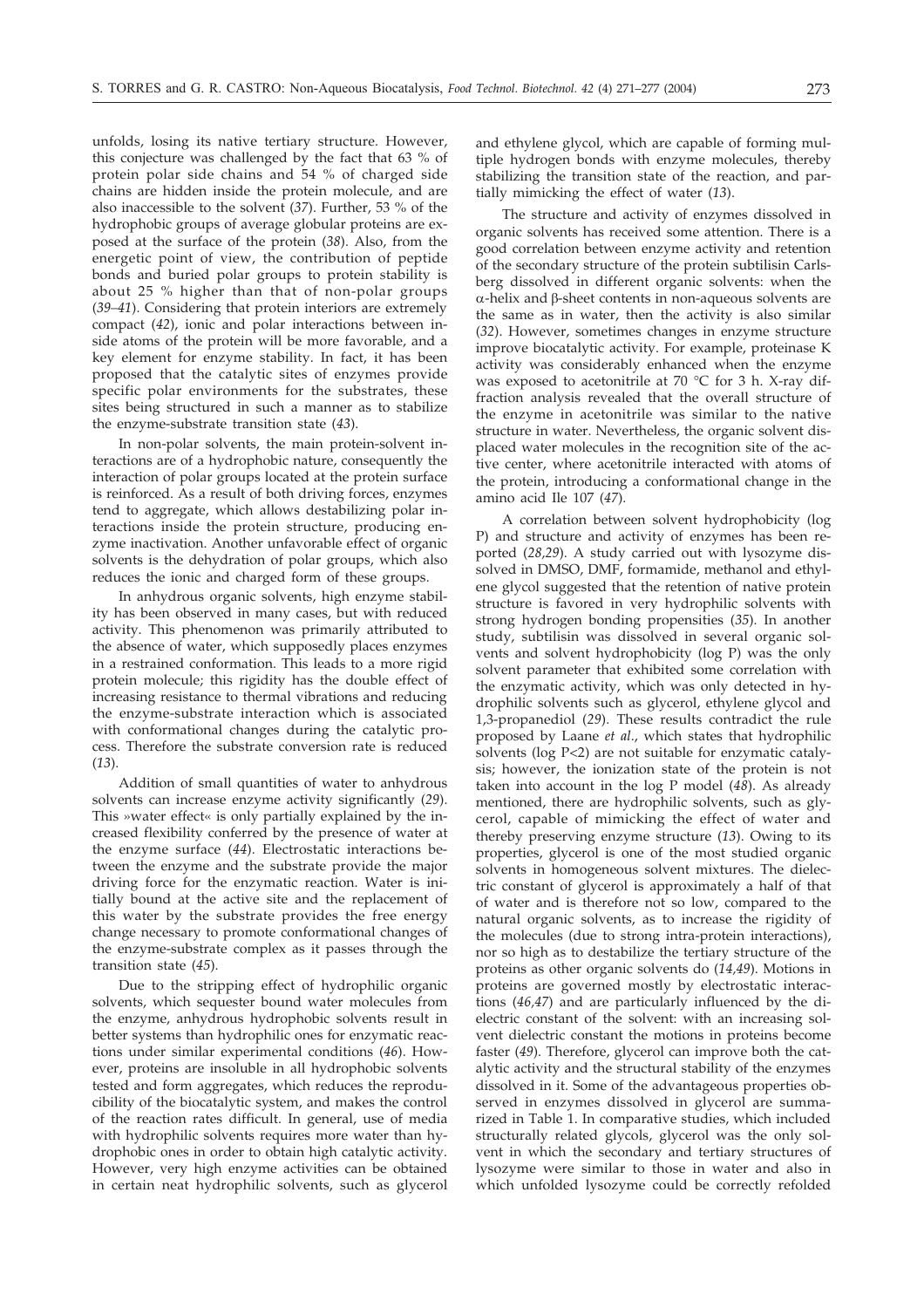| Table 1. Advantages of biocatalysis in glycerol |  |  |
|-------------------------------------------------|--|--|
|-------------------------------------------------|--|--|

|                            | Catalytic and Structural Properties of Enzymes Dissolved in Glycerol                                                                                                                                       |
|----------------------------|------------------------------------------------------------------------------------------------------------------------------------------------------------------------------------------------------------|
| Activity                   | (1) High catalytic activity of subtilisin in neat glycerol compared to other organic solvents $(29,30)$                                                                                                    |
|                            | (2) Improvement of enzymatic activity compared to other organic solvents due to:                                                                                                                           |
|                            | (a) glycerol mimicking the effect of water                                                                                                                                                                 |
|                            | (b) higher dielectric constant of glycerol $(14,51)$                                                                                                                                                       |
|                            | (3) Great increase of enzymatic activity with the increase of water content from 0 to 1 % in the reaction medium,<br>observed in subtilisin, $\alpha$ -chymotrypsin, thermolysin and trypsin (29,30)       |
| Structure and<br>Stability | (1) Higher structural stability than in water and other organic solvents                                                                                                                                   |
|                            | (a) correct folding of reduced and unfolded lysozyme in glycerol containing 1 % water; retention of catalytic<br>activity in the refolded enzyme $(30,31)$                                                 |
|                            | (b) secondary and tertiary structures of lysozyme remain similar to those in water $(34,35)$                                                                                                               |
|                            | (c) correct folding of subtilisin; reverses the lyophilization-induced perturbation of secondary structure (32)                                                                                            |
|                            | (2) Higher thermostability than in water                                                                                                                                                                   |
|                            | (a) higher thermostability of subtilisin and $\alpha$ -chymotrypsin than in water (29,31)                                                                                                                  |
|                            | (b) higher thermostability of esterases in a water-glycerol mixture than in pure water (Fig. 1)                                                                                                            |
|                            | (c) thermostabilty of tertiary structure of lysozyme identical to that in water (34)                                                                                                                       |
|                            | (d) higher stability of secondary structure of lysozyme than in water (33)                                                                                                                                 |
|                            | (e) positive variation of standard free energy $(\Delta G)$ for the conversion of substrate to the product with increase<br>in temperature for $\alpha$ -chymotrypsin in glycerol compared with water (33) |
|                            | (3) Higher stability related to pH changes than in water                                                                                                                                                   |
|                            | (a) higher stability of $\alpha$ -chymotrypsin at high pH than in water (33)                                                                                                                               |
|                            | (b) $\alpha$ -chymotrypsin conformation remains approximately constant in different pH (conformation changes were<br>observed in water for different $pH(33)$                                              |



**Fig. 1**. Effect of temperature on thermal stability of *B. licheniformis* S-86 esterase in water ( $\blacksquare$ ), and water-25 % glycerol mixtures ( $\bullet$ ). The thermal stability of the enzyme was studied by incubating the reaction mixtures at pH=7 (30 mM Tris-HCl) at various temperatures for 15 min. The remaining activities are shown as values relative to those before the incubation (non-incubated sample)

(*30,34,35*). Also, in glycerol-water mixtures, an esterase produced by a thermoresistant and solvent-tolerant *Bacillus licheniformis* S-86 isolated in our laboratory displayed higher enzymatic activity in 25 to 50 % glycerol mixtures than those observed in aqueous buffer solutions (Table 2).

On the other hand, the main disadvantage of aqueous glycerol solutions is high viscosity, which represents a serious problem for mass transfer process, especially at room temperature. In addition, according to Kramer's

Table 2. Influence of glycerol concentration on *B. licheniformis* S-86 esterase activity

| Glycerol/% | Relative activity |
|------------|-------------------|
| $\Omega$   | 1.00              |
| 25         | 1.54              |
| 50         | 1.36              |
| 65         | 0.77              |
| 80         | 0.73              |

**\*** enzymatic reactions were carried out using 0.92 mM *p*-nitrophenyl acetate as substrate in 30 mM Tris-HCl (pH=7.0) and 37 C for 30 min

theory, high viscosity can slow down or inhibit conformational changes during catalysis (*50–52*). This problem can be overcome by diluting the aqueous-organic mixture to reach 70 to 80 % of water and increasing the temperature of reaction (*14,31*).

The main problem of enzymatic catalysis at high temperatures is enzyme stability. In aqueous media, water promotes conformational mobility of protein molecules, deamidation of Asn and Gln residues and hydrolysis of peptide bonds, causing the unfolding of enzyme molecules and loss of enzymatic activity (*49*). These water-dependent deleterious reactions cannot proceed in anhydrous organic solvents and therefore, in general, enzymes are extremely thermostable in such systems. For example, the thermostability of lysozyme dissolved in neat glycerol at temperatures above 80 °C was higher than that in water ( $3\overline{5}$ ). Trypsin and  $\alpha$ -chymotrypsin dissolved in 99 % glycerol retained 80 % of their enzymatic activities at 100 °C after 4 and 10 h respectively,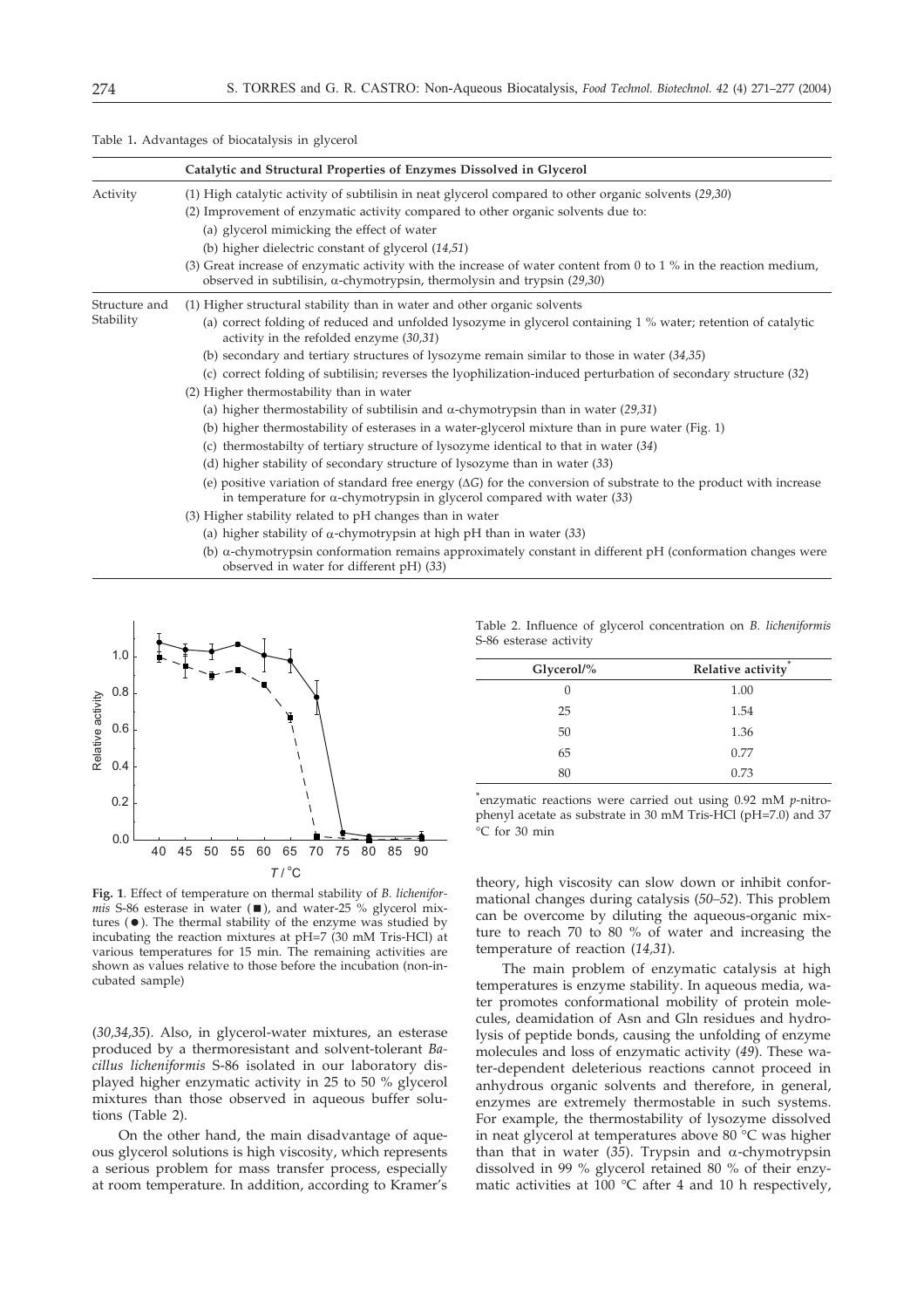whereas in water these enzymes were inactivated in less than 1 min (*29*). Note that thermal stability of enzymes in aqueous systems depends on the properties of the buffers used, suggesting that ionic interactions are vital for enzyme stability (*41–43*).

Interestingly, due to the presence of water, it would be expected that enzyme thermostability in aqueous-organic mixtures should not be improved. Nevertheless, improved thermal stability was observed in various water-organic mixtures, particularly in water-polyol mixtures. Thermal stabilization effects of polyols are discussed in the next section.

## **Homogeneous Aqueous-Organic Mixtures**

In homogeneous aqueous-organic mixtures, the presence of the organic solvent changes the properties of the medium, which may cause distortion of the protein molecule core. Also, the presence of water confers on protein molecules sufficient conformational flexibility to unfold (*13,53–57*). Thus, enzymes that are stable in a certain neat organic solvent could denature in a mixture of the same solvent with water, or they could show reduced stability and activity than in an aqueous medium. Despite this, numerous enzymes that are stable and active in aqueous-organic mixtures have been reported and in some cases enhancement of enzyme stability and activity, compared to the values in water, was observed. Further, microbial enzymes, especially those produced by extremophiles, are often particularly stable and active in non-aqueous solvents. As an example, *Bacillus licheniformis* S-86 displays high esterase activities in 50 % homogeneous solvent mixtures of DMSO and glycols. Principally in the case of glycerol and ethylene glycol solutions, enzymatic activity was higher compared to that in water (Table 3). Furthermore, esterase activity showed a similar relationship with temperature in water and in a 25 % glycerol-water mixture and showed comparable maximum activities in the 65 to 70 °C range in both systems (*58*). However, there were drastic differences in the kinetics of thermal inactivation of *B. licheniformis* S-86 esterase: after 15 min at 70 °C less than 5 % activity remained in pure water, whereas in the 25 % glycerolwater mixture residual activities were 98 and >75 %, for 15 min incubation at 65 and 70 °C, respectively (Fig. 1). These results clearly indicate that the presence of

Table 3. *B. licheniformis* S-86 esterase activity in 50 % organic- -aqueous homogeneous mixtures at 37 °C

| $\varphi$ (solvent)/ % | Relative activity |
|------------------------|-------------------|
| Ethylene glycol        | 1.09              |
| <b>DMSO</b>            | 0.57              |
| Glycerol               | 1.36              |
| Methanol               | 0.77              |
| Propan-2-ol            | 0.23              |
| Propylene glycol       | 0.73              |
| Water                  | 1.00              |

**\*** enzymatic reactions were carried out using 0.92 mM *p*-nitrophenyl acetate as substrate in 30 mM Tris-HCl (pH=7.0) and 37  $^{\circ}$ C for 30 min

glycerol confers thermostability on the enzymes, in spite of the presence of water. A similar stabilization effect was observed for the lipase from *Bacillus* GK8 in the presence of 30 % glycerol and also in ethylene glycol- -water mixtures (*59*), and for the xylanase produced by *Bacillus amyloliquefaciens* MIR-32, which was thermo-stabilized by the addition of polyols at concentrations lower than 40 % (*60*). Another esterase, produced by the *B. subtilis* MIR-16 isolate in our laboratory, exhibited a more than 2-fold higher activity in 50 % acetone than in water; while in the same concentration of methanol, ethanol, propan-2-ol and dioxan the enzyme displayed activities similar to those in aqueous medium (*61*).

Hydrolases have been selected in many studies because they are very stable in non-aqueous environments, this being particularly true for esterases, lipases and proteases produced by strains of *Pseudomonas* and *Bacillus*. These hydrolases are often used for resolution of racemates either by hydrolysis, esterification or transesterification of suitable precursors (*61–74*). In fact, some microbial hydrolases are activated in aqueous mixtures of 10 to 50 % water-miscible organic solvents. In addition, some enzymes produced by extremophiles have remarkable properties: a protease from *Thermus* strain Rt4A2 is extremely stable in 90 % of acetone, methanol, ethanol and propan-2-ol (*65*), while a lipase from the hyperthermophilic archaeon *Pyrobaculum calidifontis* VA1 is stable for 1 h in 80 % of DMSO, DMF, acetonitrile, methanol, ethanol and propan-2-ol (*73*).

In general, an increase of organic solvent content in the reaction medium results in reduction of enzyme activity. However, this was not the case for the *Pseudomonas* sp. AG-8 lipase, which was activated in 20 % of ethanol, methanol and acetone. Note that further increase in organic solvent concentration reversed the effect, leading to a sharp decline in enzyme activity. In contrast, increasing the concentration of DMSO to 90 % enhanced the activity 5.7-fold (*72*). As in neat organic solvents, stability and activity of enzymes in water-organic mixtures depend not only on the properties and concentration of the organic solvent, but also on the nature of the enzyme, since enzymes from different sources display different behaviors in the same organic solvent (*70,75*).

Systems involving mixtures of water and organic solvents are mostly used to enable the bioconversion of substrates that are moderately soluble in water, to modify the enantioselectivity of enzymes or to decrease the water content in the reaction medium in order to favor synthesis over hydrolysis (*14*). Moreover, intimate interactions between the organic solvent and the enzyme can lead to changes in the enzymatic reaction that is catalyzed. For example, when DMF was added to a reaction medium containing subtilisin BPN, the aminolysis reaction increased and the hydrolysis reaction was suppressed. This was associated with changes in the active site His residue caused by the presence of 50 % DMF (*76*). Also, the enantioselectivity of subtilisin for ethyl- -2-(4-substituted phenoxy) propionates was enhanced, owing to the deformation of the enzyme that occurred in water-DMSO mixtures (*77*).

In addition, a germinal area of non-aqueous homogeneous biocatalysis was recently opened with the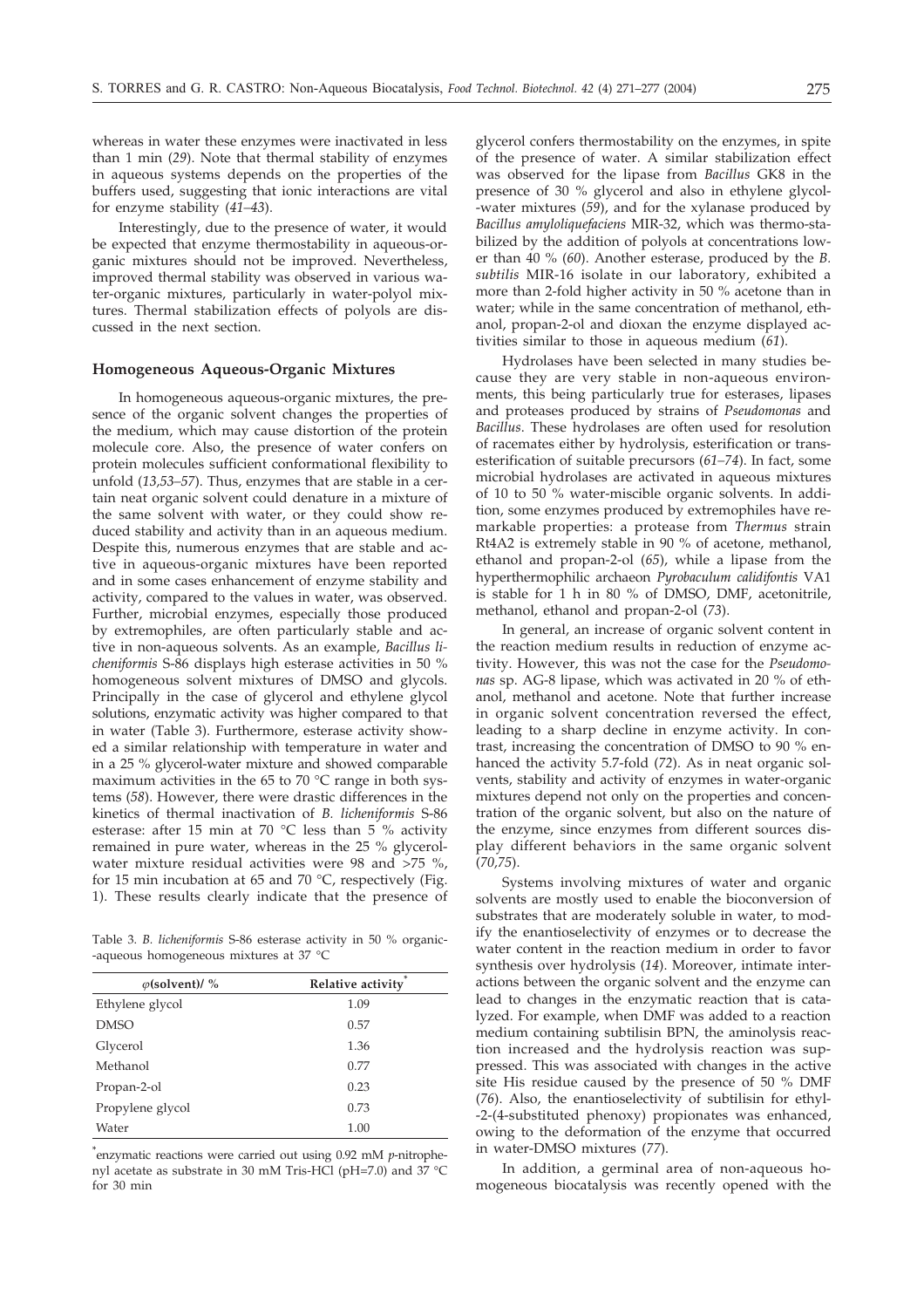discovery of ionic liquids soluble in water, these ionic liquids mostly being derivates of 1-alkyl-3-methylimidazolium tetrafluoroborate. However, some controversial results have been reported. The controversy probably arises as a result of the way that the ionic liquid is synthesized and purified, rather than being a result of the enzyme properties (*78,79*). More recently, Malhotra and co-workers reported the successful use of alcalase from *B. licheniformis* for the resolution of homophenylalanine esters using 1-ethyl-3-methylimidazolium tetrafluoroborate and *N*-ethyl pyridinium tetrafluoroborate instead of acetonitrile (*80*).

# **Conclusions**

Homogeneous non-aqueous enzymology emerges as an attractive alternative to other non-aqueous systems in order to overcome some inherent drawbacks associated with heterogeneous non-aqueous biocatalysis. However, homogeneous organic systems require enzymes that are both soluble and stable in organic solvents. Several techniques have been developed to improve enzymes for non-aqueous biocatalysis, from chemical and physical approaches to site-directed mutagenesis and directed evolution. At the same time, some natural enzymes produced by extremophiles have been re-discovered recently and shown to have good solvent stability; however this area has not been exploited extensively. In addition, biocatalysis in ionic liquids is a very promising area that is still under development and probably will offer a myriad of new possibilities and challenges in non-conventional biocatalysis.

Finally, elucidation of protein structure-function relationships will allow us to determine the major mechanisms that diminish enzyme stability and activity in organic solvents, while the discovery of enzymes that are naturally stable and active in organic solvents will be fundamental for the progress of homogeneous non- -aqueous enzymology.

### *Acknowledgments*

The authors gratefully acknowledge the support from CONICET, Centro Argentino-Brasileiro de Biotecnología (CABBIO 2000/012), Pew Charitable Trust (USA), and Prof. David Kaplan (Tufts University, USA).

## **References**

- *1.* G. Carrea, S. Riva, *Angew. Chem.-Int. Edit. 39* (2000) 2226– 2254.
- *2.* A. Schmid, J. S. Dordick, B. Hauer, A. Kiener, M. Wubbolts, B. Witholt, *Nature*, *409* (2001) 258–268.
- *3.* K.–E. Jaeger, B. W. Dijkstra, M, T. Reetz, *Ann. Rev. Microbiol. 53* (1999) 315–351.
- *4.* E. Garcia-Junceda, J. F. Garcia-Garcia, A. Bastida, A. Fernandez-Mayoralas, *Bioorg. Med. Chem. 12* (2004) 1817–1834.
- *5.* J. S. Dordick: Principles and Applications of Non-Aqueous Enzymology. In: *Applied Biocatalysis,* J. S. Dordick (Ed.), Marcel Dekker Inc., New York (1991) pp. 1–53.
- *6.* J. S. Dordick, *Biotechnol. Pro*g*r*. *8* (1992) 259–267.
- *7.* J. S. Dordick, Y. L. Khmelnitsky, M. V. Sergeeva, *Curr. Opin. Microbiol. 1* (1998) 311–318.
- *8.* M. Tuena de Gomez-Puyou, A. Gomez-Puyou, *Crit. Rev. Biochem. Mol. Biol. 33* (1998) 53–89.
- *9.* J. A. Akkara, M. S. R. Ayyagari, F. F. Bruno, *Tibtech, 17* (1999) 67–73.
- *10.* Y. L. Khmelnitsky, J. O. Rich, *Curr. Opin. Chem. Biol*. *3* (1999) 47–53.
- *11.* P. J. Halling, *Curr. Opin. Chem. Biol*. *4* (2000) 74–80.
- *12.* H. Ogino, H. Ishikawa, *J. Biosci. Bioeng. 91* (2001) 109–116.
- *13.* M. T. Ru, J. S. Dordick, J. A. Reimer, D. S. Clark, *Biotechnol. Bioeng*. *63* (1999) 233–241.
- *14.* G. R. Castro, T. Knubovets, *Crit. Rev. Biotechnol. 23* (2003) 195–231.
- *15.* F. H. Arnold, *Chem. Eng. Sci. 51* (1996) 5091–5102.
- *16.* F. H. Arnold, *Adv. Biochem. Eng. Biotechnol. 58* (1997) 1–14.
- *17.* F. H. Arnold, *Nature, 409* (2001) 253–257.
- *18.* S. H. Krishna, *Biotechnol. Adv. 20* (2002) 239–267.
- *19.* L. M. Pera, M. D. Baigorí, G. R. Castro: Hybrid Enzymes. In: *Enzyme Technology*, A. Pandey, C. Webb, C. R. Soccol, C. Larroche (Eds.), Asiatech Publisher Inc. (2004) pp. 652–671.
- *20.* G. DeSantis, J. B. Jones, *Curr. Opin. Biotechnol. 10* (1999) 324–330.
- *21.* A. B. Salleh, M. Basri, M. Taib, H. Jasmani, R. N. Rahman, M. B. Rahman, C. N. Razak, *Appl. Biochem. Biotechnol. 102* (2002) 349–357.
- *22.* N. Kamiya, M. Inoue, M. Goto, F. Nakashio, *Biotechnol Progr. 16* (2000) 52–58.
- *23.* L. M. Pera, M. D. Baigori, G. R. Castro, *Indian J. Biotechnol. 2* (2003) 356–361.
- *24.* M. Persson, E. Wehtje, P. Adlercreutz, *Chembiochem, 3* (2002) 566–571.
- *25.* A. X. Yan, X. W. Li, Y. H. Ye, *Appl. Biochem. Biotech. 101* (2002) 113–129.
- *26.* V. P. Torchilin, K. Martinek, *Enzyme Microb. Technol. 1* (1979) 74–82.
- *27.* S. J. Singer, *Adv. Protein Chem. 17* (1962) 1–68.
- *28.* J. T. Chin, S. L. Wheeler, A. M. Klibanov, *Biotechnol. Bioeng. 44* (1994) 140–145.
- *29.* G. R. Castro, *Enzyme Microb. Technol. 25* (1999) 689–694.
- *30.* L. E. Bromberg, A. M. Klibanov, *Proc. Natl. Acad. Sci. 92* (1995) 1262–1266.
- *31.* R. V. Rariy, A. M. Klibanov, *Biotechnol. Bioeng. 62* (1999) 704–710.
- *32.* K. Xu, K. Griebenow, A. M. Klibanov, *Biotechnol. Bioeng. 56* (1997) 485–491.
- *33.* G. R. Castro, *Enzyme Microb. Technol. 27* (2000) 143–150.
- *34.* T. Knubovets, J. J. Osterhout, P. J. Connolly, A. M. Klibanov, *Proc. Natl. Acad. Sci. USA*, *96* (1999) 1262–1267.
- *35.* T. Knubovets, J. J. Osterhout, A. M. Klibanov, *Biotechnol. Bioeng. 63* (1999) 242–248.
- *36.* E. Zacharis, P. J. Halling, D. G. Rees, *Proc. Natl. Acad. Sci. USA*, *96* (1999) 1201–1205.
- *37.* G. J. Lesser, G. D. Rose, *Proteins*, *8* (1990) 6–13.
- *38.* T. V. Chalikian, M. Trotov, R. Abaygan, K. J. Breslauer, *J. Mol. Biol*. *260* (1996) 588–603.
- *39.* B. A. Shirley, P. Stanssens, U. Hahn, C. N. Pace, *Biochemistry*, *31* (1992) 725–732.
- *40.* Y. Harpaz, M. Gerstein, C. Clothia, *Structure*, *2* (1994) 641– 649.
- *41.* C. N. Pace, *Biochemistry*, *40* (2001) 310–313.
- *42.* M. H. Klapper, *Biochim. Biophys. Acta*, *229* (1971) 557–566.
- *43.* A. Washel, *J. Biol. Chem*. *273* (1998) 27035–27038.
- *44.* A. Shurki, M. Strajbl, J. Villa, A. Warshel, *J. Am. Chem. Soc. 124* (2002) 4097–4107.
- *45.* T. Anthonsen, B. J. Sjursnes: Importance of Water Activity for Enzyme Catalysis in Non-Aqueous Organic Systems.